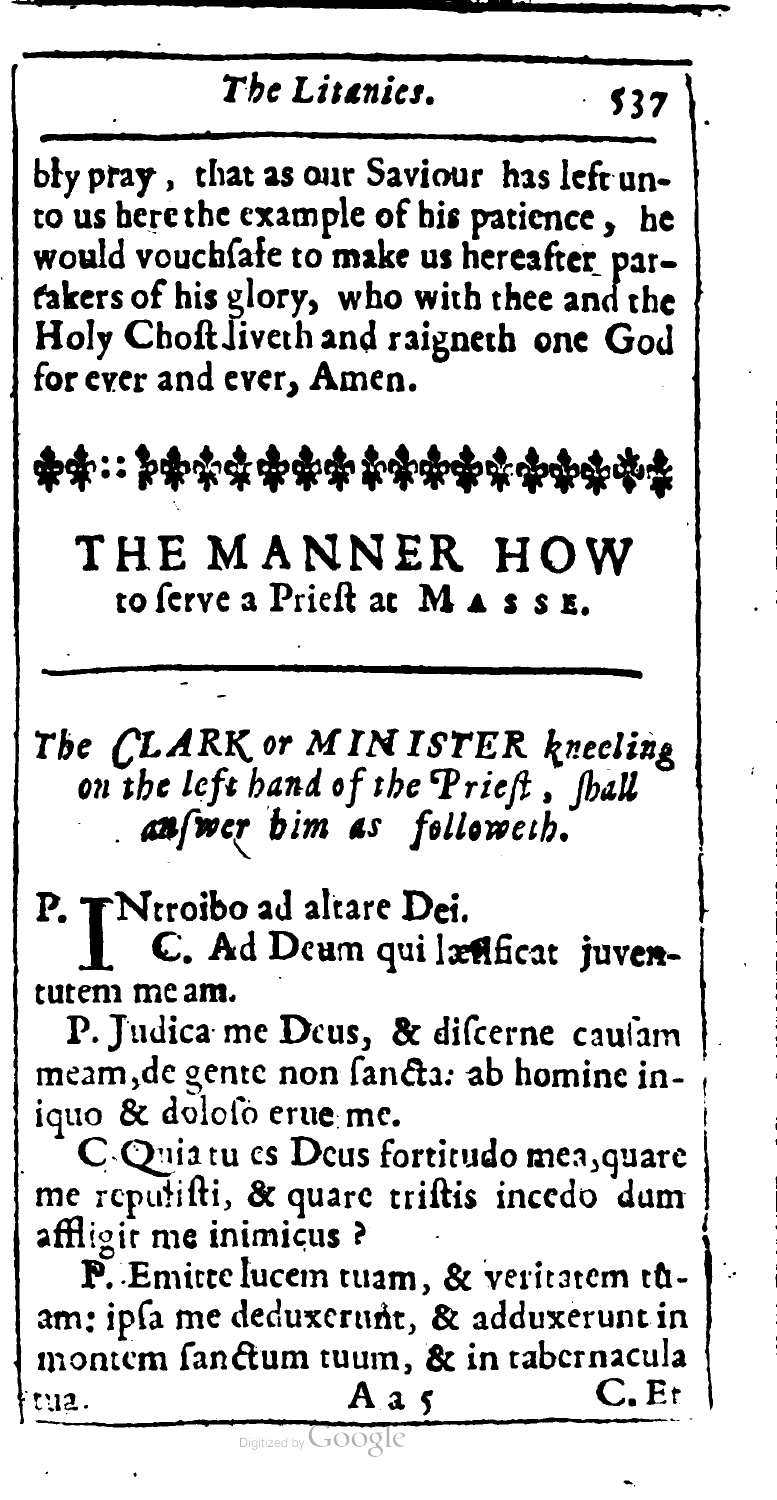| The manuer how<br>538                                                                                                                                                                                                                                                                                                                                                                                                                                                                                                                                                                                                                                                                                                                                                                                                                                                                                                                                                                                                                                                                                                       |
|-----------------------------------------------------------------------------------------------------------------------------------------------------------------------------------------------------------------------------------------------------------------------------------------------------------------------------------------------------------------------------------------------------------------------------------------------------------------------------------------------------------------------------------------------------------------------------------------------------------------------------------------------------------------------------------------------------------------------------------------------------------------------------------------------------------------------------------------------------------------------------------------------------------------------------------------------------------------------------------------------------------------------------------------------------------------------------------------------------------------------------|
| C. Et introibo ad altare Dei: ad Deum<br>qui lætificat juventutem meam.<br>P. Confirebor tibi in cythara Deus, De.<br>us meus: quare tristis es anima mea, &<br>quire conturbas me?<br>C. Spera in Deo, quoniam adhuc confi-<br>tebor illi. falutare vultus mei, & Deus<br>meus.<br>P. Gloria Patri, & filio, &c.<br>C. Sicut erat in principio, & nunc, &<br>femper: & in facula faculorum. Amen.<br>P. Introibo ad altare Dei.<br>C. Ad Deum qui lætificat juventutem<br>meam.<br>P. Adjutorium noftrum in nomine Do-<br>mini.<br>C. Q ii fecit çælum & terram.<br>P. Confireor Deo, &c.<br>C. Mifereatur tui omnipotens Deus, &<br>dimiffis omnibus peccatis tuis, perducat to<br>ad vitam æternam. P.Amen.<br>C. Confiteor Deo, omnipolenti, beatz<br>Mariæ femper Virgini, beato Michaeli<br>Archangelo,beato Joanni Baptiftx, fanctis<br>Apostolis Petro & Paulo, omnibus fanctis,<br>& tibi Pater, quia peccayi nimis cogitatio-<br>ne, verbo & opere (here he knocks bimfelf<br>thrice on the breft) mea culpa, mea culpa,<br>mea maxima cuipa. Ideo precor beatam<br>Mariam femper Virginem, beatum Micha-<br>elem |
| Digitized by Google                                                                                                                                                                                                                                                                                                                                                                                                                                                                                                                                                                                                                                                                                                                                                                                                                                                                                                                                                                                                                                                                                                         |
|                                                                                                                                                                                                                                                                                                                                                                                                                                                                                                                                                                                                                                                                                                                                                                                                                                                                                                                                                                                                                                                                                                                             |
|                                                                                                                                                                                                                                                                                                                                                                                                                                                                                                                                                                                                                                                                                                                                                                                                                                                                                                                                                                                                                                                                                                                             |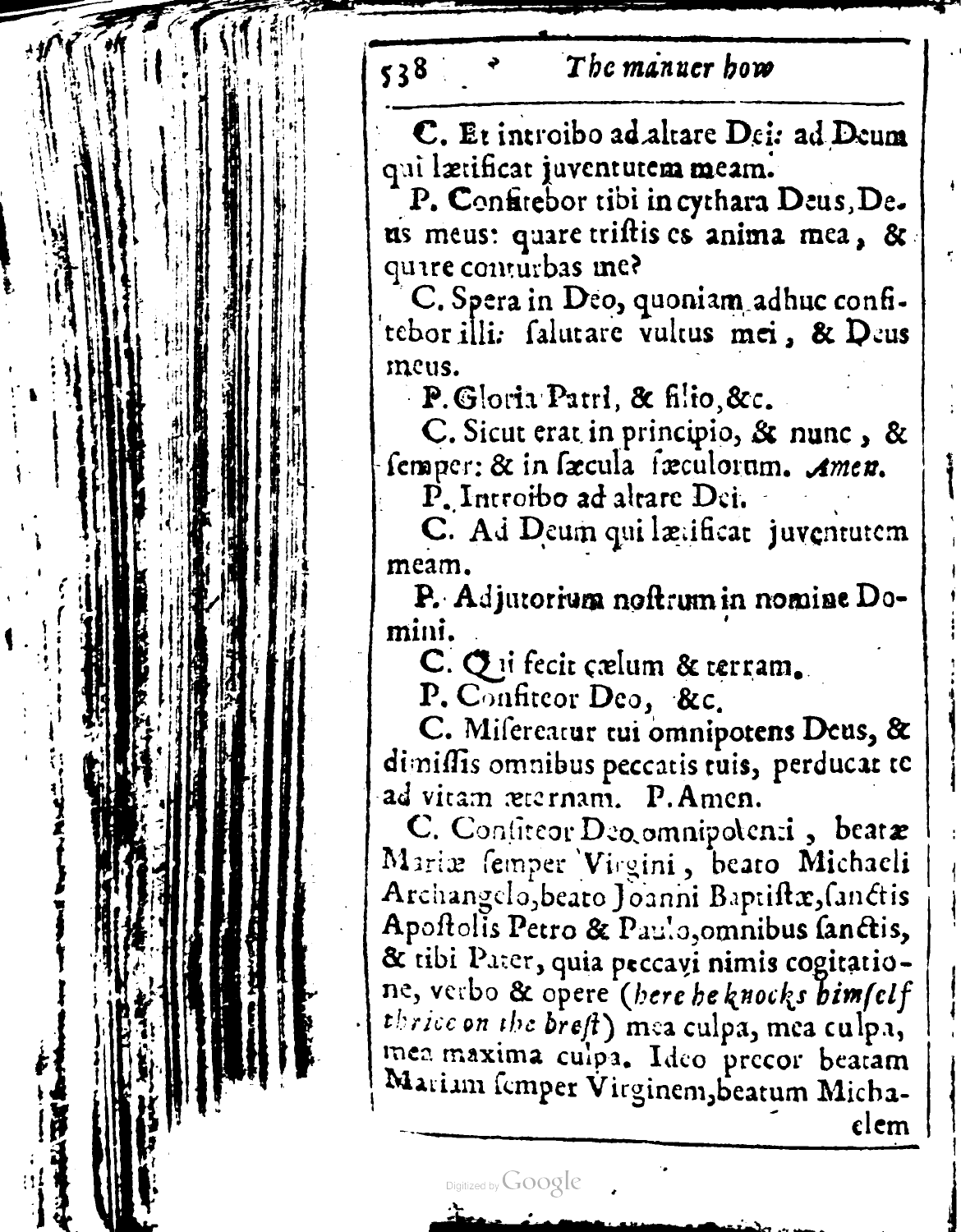| to ferve at Masso.                                                                                                                                                                                                                                                                                | 539   |
|---------------------------------------------------------------------------------------------------------------------------------------------------------------------------------------------------------------------------------------------------------------------------------------------------|-------|
| elem Archangelum, beatum Joannem Bap-<br>tiftam, fanctos Apostolos, Petrum & Pau-<br>lum, omnes sanctos, & te Pater, orare pro<br>me ad Dominum Deum noftrum.<br>P. Mifereatur veftri, &c. C. Amen.<br>P. Indulgentiam, abiolutionem, &c.<br>$C$ . Amen.<br>P. Deus tu conversus vivificabis nos. |       |
| C. Et plebs tua lætabitur in te.<br>P. Oftende nobis Domine mifericordi-                                                                                                                                                                                                                          |       |
| am tuum.<br>C. Et falutare tuum da nobis.<br>P. Domine exaudi orationem meam.<br>${\mathbb C}$ Et clamor meus ad to veniat.<br>P. Dominus vobifcum.                                                                                                                                               |       |
| .C. Et cum spiritu tuo.<br>P, Kyric eleiton. C. Kyric eleiton.<br>P. Kyric eleiton. C. Chrifte eleiton.<br>P. Chrifte eleiton. C. Chrifte eleiton.<br>P. Kyrie eleifon. C. Kyrie eleifon.                                                                                                         |       |
| P. Kyrie elcifon.<br>P. Dominus vobifcum, or flectamus ge-                                                                                                                                                                                                                                        |       |
| nu <sup>3.</sup><br>. C. Et cum spiritu tuo. or Levate.<br>P. Per omnia facula faculorum.<br>C. Amen.                                                                                                                                                                                             |       |
| $A$ t the end of the Epistle, fay:<br>C. Deo gratias.<br>Sometimes you must fay Amen twice.<br>The Epistle, Graduall and Alleluia, or                                                                                                                                                             | Tract |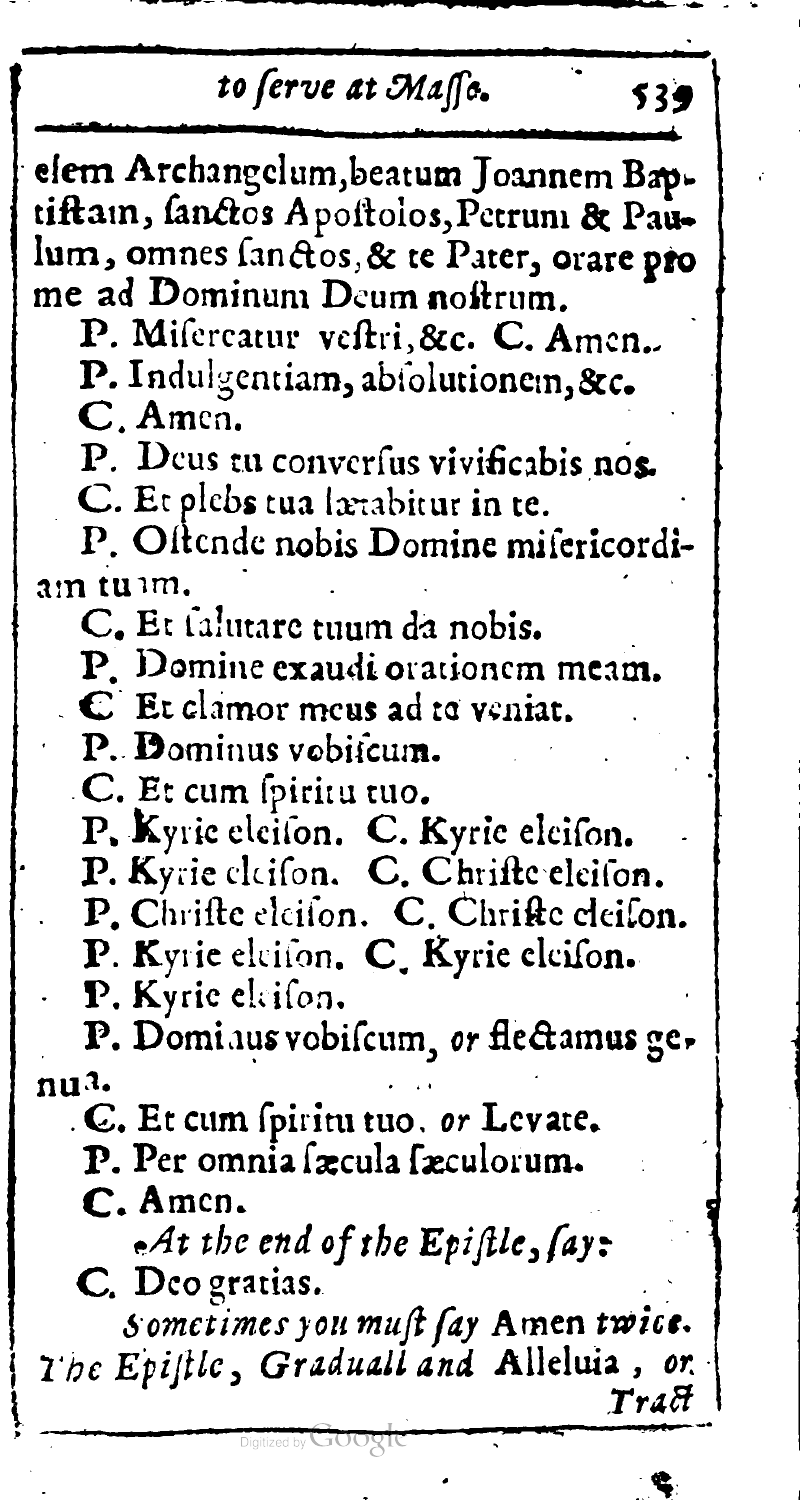549 The manner how Trafi being read, make reverence and remove the GMigal to the right hand of the Altar, and let the Clark ever kneel or ftand, contrary to the Maffe book: P. Sequentia fancti Evangelii, &c.<br>Making the fign of the Croffe, fay:  $C$ . Gloria tibi Domine. Make reverence at the beginning and ending of the Gospell, and at the name of<br>Hesus, and at the end, say, C. Laus tibl Chrifte.<br>P. Dominis vobilcum. C. Et cum fpiritu tuo.<br>Here the Clark is to give wine and t<br>ter with reverence, and that done, prep<br>water and towell for the Prieft, the<br>kneel in his former place, and anfwer. C. Et cum fpiritu tuo. Here the Clark is to give wine and water with reverence, and that done, prepare <sup>|</sup> water and towell for the Priefi , then kneel in his former place, and answer.<br>P. Orate fratres. **IX** } | C. Sufcipiat Dominus Sacrificium de t. manibus tuisad laudem & gloriam nomi i ( त । nis fui: ad utilitatem quoque nostram, to-<br>tiusque Ecclesiae suae fanctae. - }  $\overline{\mathbf{P}}$ . Per omnia fæcula fæculorum. ||  $\mathbf{f}$ C. Amen. P. Dominus vobifcum. |C. Et cum spiritu tuo.<br>P. Surfum cords. |C. Habemus ad Dominum. |P.Gratias agamus Domino Deo noftro,<br>C. Dignum & Juftum eft. | $When$ ||Digited by Google |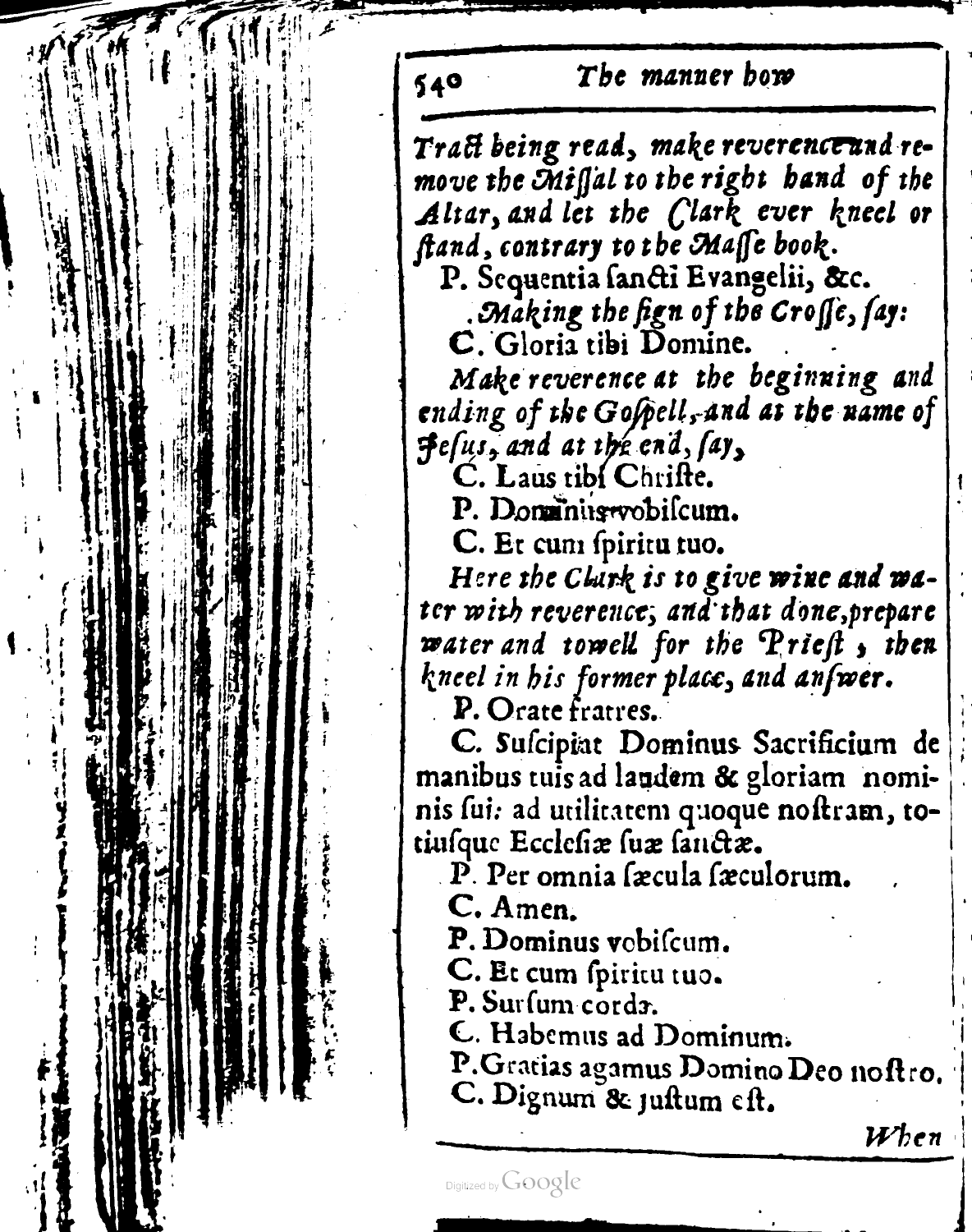## to ferve at Maffe.

541

When you (ce the Prieft (pread bis hands over the chalice, light your waxcandle; kneel, and with your other band hold up the veftment till the Elevation be paft's that done, kiffe the Veftment, put out the candle, and fo often as you paffe by the B. Sacrament, do reverence on rour knees.

P. Per omnia facula faculorum.

C. Amen.

P. Et ne nos inducas in tentationem.

C. Sed libera nos à malo.

P. Per omnia facula faculorum.

C. Amen.

P. Pax Domini fit femper vobifcum.

C. Et cum spiritu tuo.

The Clerk kneeling muft give the Pax to the Priest to kisse, and an wer,

P. Pax recum.

C. Et cum spiritu tuo.

Paufing a little, rife, make adoration to the Sacrament, give the Pax to the audience, abserve order of calling and years; Which dove, be ready to give Wine and Water to the Prieft, and if there be Communicants, provide Towel and Taper, and fay Confireor. After they have received the Hoft, give them wine, remove the book to the left hand of the Altar, take away the towel, and depart to your former place. P. Dominus